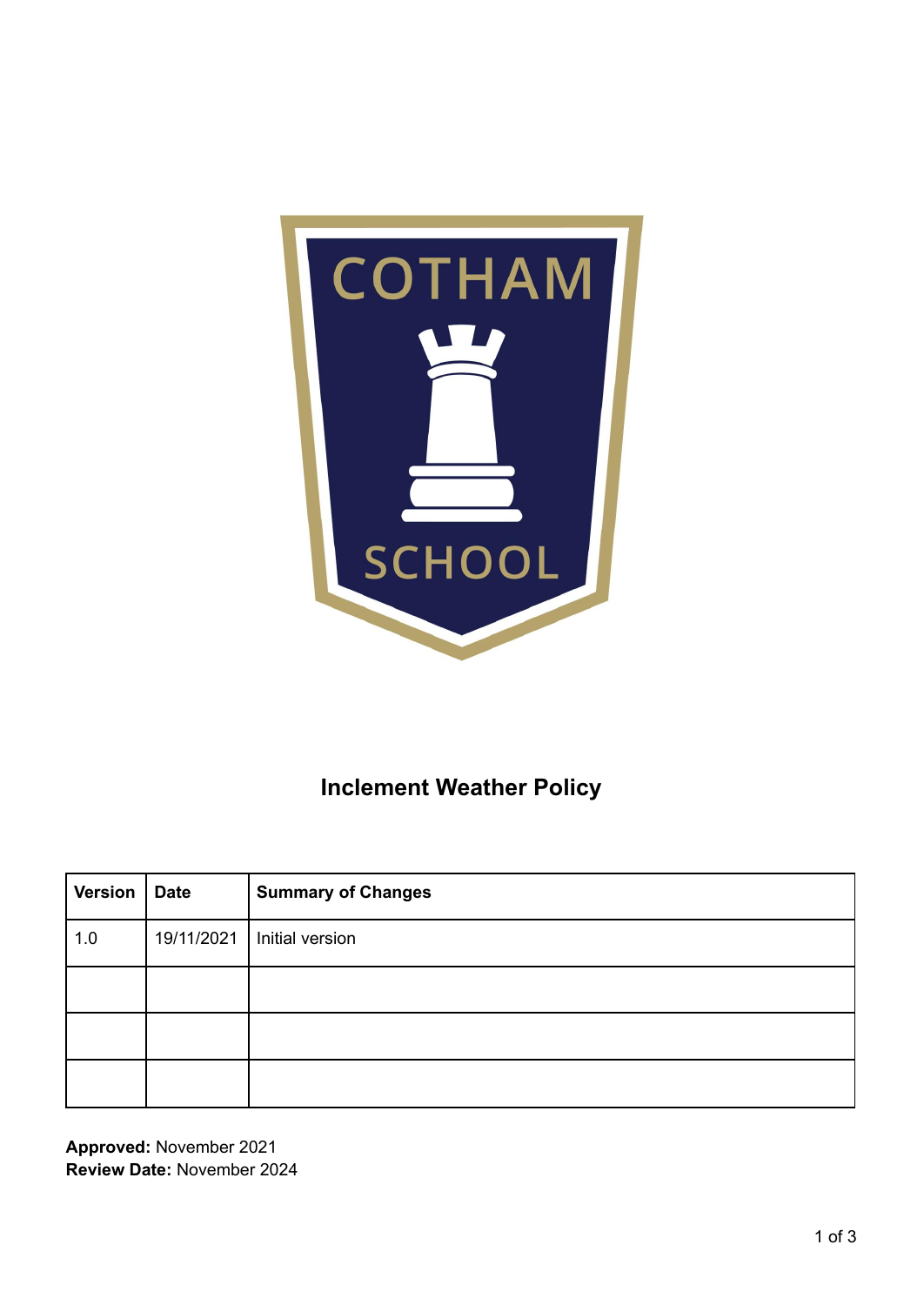## **Emergency Closure Information and Procedures (i.e. 'Snow Days')**

With the advance of winter we thought it appropriate to familiarise all families with the School's procedures in the event of adverse weather. We aim to remain open throughout snow showers wherever possible.

The School's first priority is to be open for students. In the event of severe snow, please assume that we are open, but check the School's website where we will post any updates. The unlikely event of partial or full closure to students will occur only:

- If we do not have sufficient staff to properly supervise students.
- To ensure the safety and welfare of our students, and the whole school community, in the event of extreme weather conditions, fire, flooding, the spread of illness (as advised by the government), heating failure or an inability to provide food and water.

Where possible we consult other groups such as transport providers, the Police and our Health and Safety Advisors. If a decision is made to close the School it will be posted on our website as early as possible on that day. Please note that our switchboard is often overloaded with calls on these days and unable to respond to them all. We will send a text message to parents and staff as soon as possible – please ensure that we have an up to date mobile number.

#### **If bad weather begins during the school day**

If it becomes apparent during the day that the weather is deteriorating and getting home might become an issue, we shall do the following:

- a. Keep in touch with transport providers to find out what services are operating.
- b. If the decision is made to close, notify all parents and carers by text message and place a message on our website. **Please ensure we have an up to date mobile number.**

#### **Partial Closure**

In the event of very heavy snow, the School may **open only for a selection of students** and/or operate a reduced timetable resulting in a **shortened day**. In either case, we will endeavour to inform parents and carers via text message and our website as soon as possible.

Where we operate a partial closure students who must attend do so in the following priority order depending upon the extent of the closure:

- Students taking public examinations
- Year 13, Year 11
- Year 10, Year 12

Alternatively, a slightly reduced timetable may run to allow greater travel time to and from school and to avoid travelling in the dark. On these occasions after school events and activities would be cancelled.

**The School day would begin at 9.30am with registration and finish at 13:05pm. This adapted day will allow us to keep three out of five lessons, with one break.**